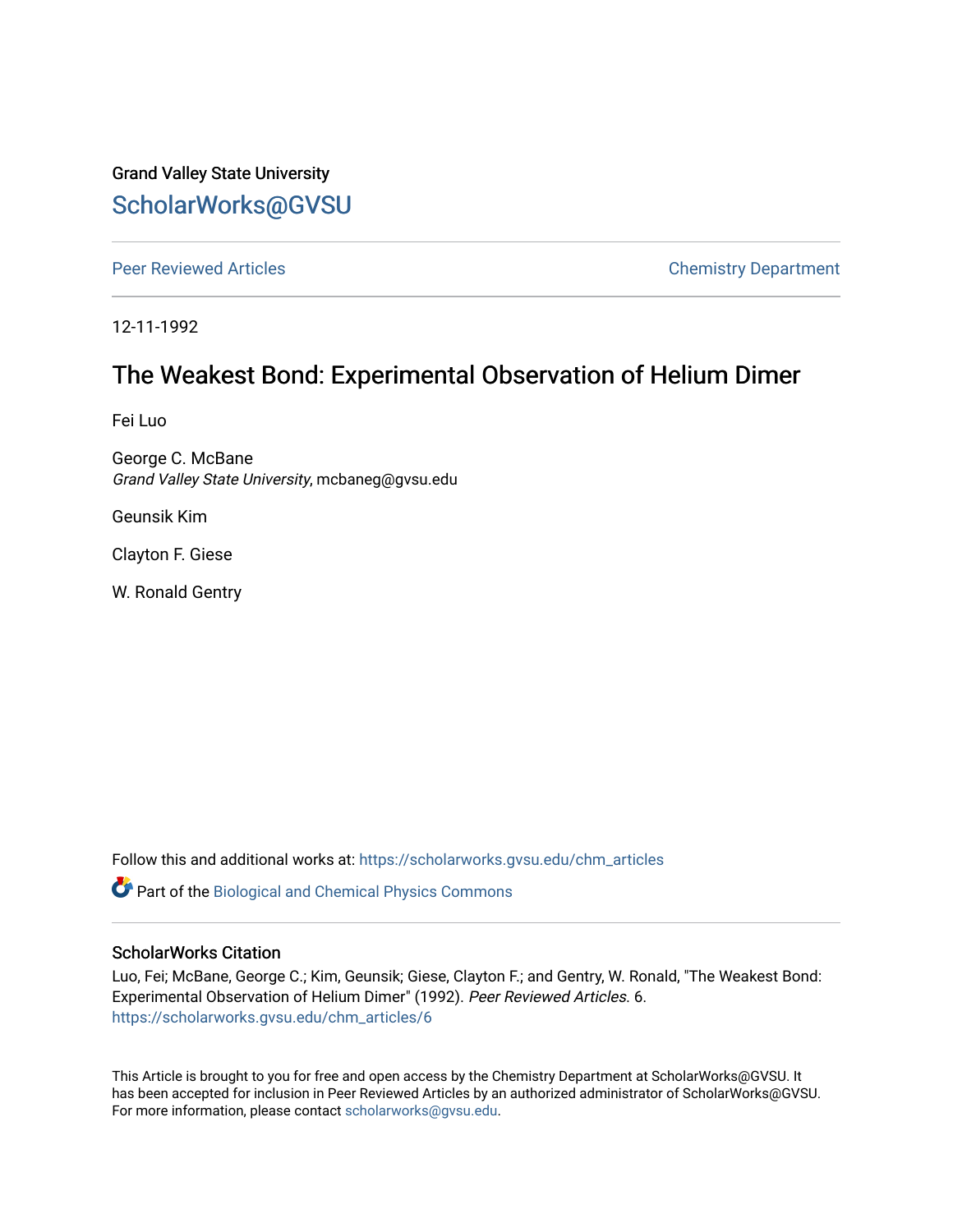## **The weakest bond: Experimental observation of helium dimer**

Fei Luo, George C. McBane, Geunsik Kim, Clayton F. Giese, and W. Ronald Gentry *Chemical Dynamics Laboratory, University of Minnesota, 207 Pleasant Street SE, Minneapolis, Minnesota 55455* 

(Received 9 November 1992; accepted 11 December 1992)

Helium dimer ion was observed after electron impact ionization of a supersonic expansion of helium with translational temperature near 1 mK. The dependence of the ion signal on source pressure, distance from the source, and electron kinetic energy was measured. The signal was determined to arise from ionization of neutral helium dimer.

#### **INTRODUCTION**

 $He<sub>2</sub>$  has been the only rare gas dimer not experimentally observed. Theoretical studies have yielded mixed results on the question of whether a bound state of  $He<sub>2</sub>$ should exist, due to the fact that the best calculations predict a zero-point energy almost exactly equal to the well depth. Tiny errors can therefore shift the calculated energy of this state from a value which is slightly negative with respect to the separated atoms to one which is slightly positive, or *vice versa.* This unique circumstance requires unprecedented accuracy in an *ab initio* calculation to achieve a definitive result.<sup>1</sup> The fact that this real or virtual state of  $He<sub>2</sub>$  is nearly resonant with the zero kinetic energy state of the separated atoms is also responsible for the extraordinary cooling which occurs through long-range interactions in extreme He expansions.<sup>2-4</sup>

Theoretical interest in the helium dimer dates back to at least 1928, when Slater<sup>5</sup> calculated a well depth of 8.9 K. A long series of subsequent calculations has yielded well depths ranging from 0 to 13 K. Recent *ab initio* work<sup>1,6,7</sup> seems to be converging on a well depth of about 10.9 K at a nuclear separation of 2.97  $\AA$ , supporting one bound state with binding energy between 0.8 and 1.6 mK. These results agree with the empirical potentials of Aziz *et al.*, $8-10$  who have fitted analytic functions to a wide range of data on virial coefficients, viscosities, and scattering. Chalasiński and Gutowski<sup>11</sup> give a good review of the theoretical challenges and approaches.

Experimental work on clusters of helium in the gas phase began in 1961 when Becker *et al.*<sup>12,13</sup> observed clusters in an expansion of helium from a nozzle at 4 K. Subsequent work has used similar techniques. Gspann<sup>14,15</sup> has studied very large clusters. Toennies *et al.* 16 have made several studies of clusters from cryogenic sources. Van Deursen and Reuss,<sup>17</sup> and later Stephens and King,<sup>18</sup> studying smaller clusters, observed helium dimer ion signal in mass spectrometers from cryogenic expansions. Those workers were not able to conclude, however, that the dimer ions were being produced by ionization of a neutral dimer. Ionization of a larger cluster followed by fragmentation seemed the more likely source. Toennies has described much of this work in a recent review. 16 In addition, differential and integral scattering experiments have been used to extract potentials.<sup>19–21</sup>

servation<sup>2</sup> several years ago that it is possible to attain temperatures as low as 0.3 mK in extreme pulsed expansions of pure helium from room temperature sources. Since recent calculated binding energies of helium dimer are in the 1 mK range, it seemed reasonable to think it might be found in measurable concentrations in such beams.

#### **EXPERIMENT**

In our new apparatus, a pulsed valve opens into a large  $(1.6 \text{ m } \text{diam} \times 3.1 \text{ m } \text{long})$  vacuum chamber with a skimmer (8 mm diam orifice) at its far end and evacuated by two diffusion pumps of rated speed 62500 1/s. A flight tube extends from the skimmer. Typical background pressures in the expansion chamber and flight tube are  $4.0\times10^{-7}$ and  $5.0 \times 10^{-8}$  Torr, respectively. Approximately 300 mm past the skimmer is a rotating blade which is used as a chopper for speed distribution measurements. At distances of 3.61 m ("near") and 15.40 m ("far") from the chopper are two electron impact ion sources. Ions are accelerated perpendicular to the neutral beam path into 300 mm radius,  $60^\circ$  sector-field mass spectrometers with Daly<sup>22</sup> ion detectors. Bulkheads with rectangular skimmers were placed in the flight tube 150 mm upstream of each ionizer. The skimmer apertures limit the acceptance of the near ionizer-to a rectangle 2.0 mm wide and 10 mm high, and that of the far ionizer to one 5.2 mm wide and 13 mm high. The sizes were chosen to equate the angles subtended in the horizontal plane from the nozzle by the two ion sources.

The ion pulses are amplified and stretched to approximately 1  $\mu$ s by preamplifiers and accumulated in a dualchannel transient digitizer (Gage Applied Sciences CS220) typically sampling at  $2$  M samples/s.

The pulsed valve was constructed from a piezoelectric translator (Physik Instrumente) with approximately 0.08 mm travel. The needle tip was made of  $Vespel<sup>23</sup>$  polyimide plastic, with a 90· conical point. It sealed against a stainless steel nozzle with a 100° entrance angle and a 0.15 mm orifice approximately 0.15 mm long, followed by a 120· diverging section 1.25 mm long. The gas pulses were about 250  $\mu$ s long, and the valve could be operated reliably at stagnation pressures up to 130 bar. The valve was operated at room temperature.

Helium was obtained from Air Products (99.995% stated purity) and used without further purification. It was handled with a stainless steel vacuum line which was evac-

Our work on helium dimer was prompted by the ob-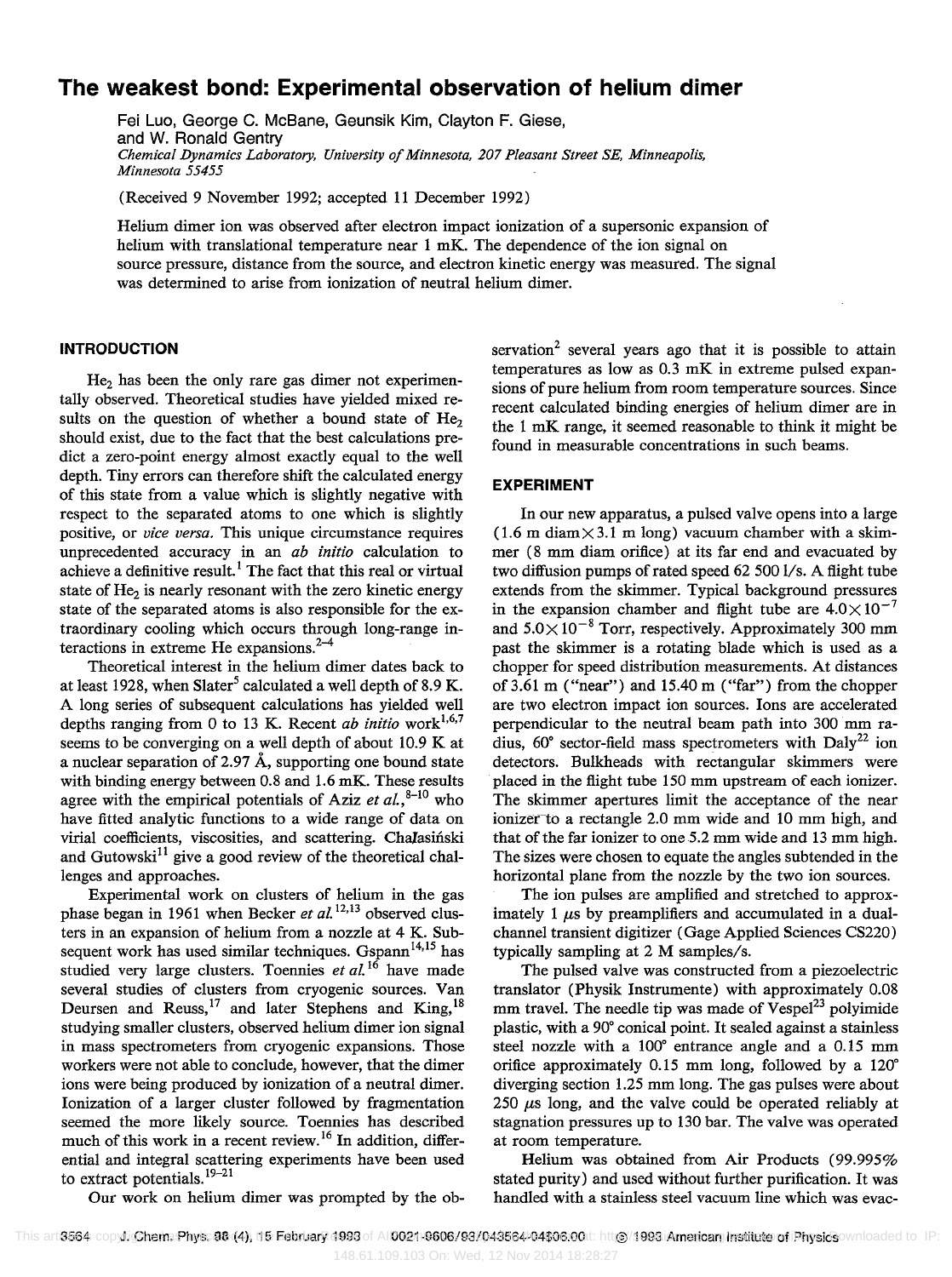

FIG. 1. Temperatures (circles) and speed ratios (triangles) of the helium beam measured at different source pressures. Error bars are  $\pm 2\sigma$  (95% confidence assuming normally distributed errors) from the nonlinear fits; the bar is not shown if it would be smaller than the symbol.

uated to below 30 mTorr with a mechanical pump before use. Source pressures were measured with a Bourdon gauge.

#### **RESULTS**

Speed distribution measurements were made by timing the valve so that the rotating chopper intersected every other pulse, and subtracting alternate pulses collected at both the near and far detectors. The difference signals thus obtained represented the modulation induced by the chopper. The translational temperature was extracted by a forward convolution technique from the difference signals at the two detectors. The measured temperatures and speed ratios are shown in Fig. 1 as functions of source pressure.

The signal intensities near the center of the pulse for signals at mass-to-charge ratios 4 and 8 (henceforth *14* and *Is)* were measured at the near mass spectrometer as a function of source pressure over the range 28 to 125 bar. Shown in Fig. 2 are  $I_4$  and  $I_8$  in a log-log plot against source pressure. Least-squares fits through the points with source pressure above 45 bar gave the lines shown; the stated uncertainties on the slopes are  $\pm 2\sigma$ . The *I<sub>s</sub>* signal from a single pulse at source pressure 125 bar was easily visible. The displayed data were obtained by summing signals from several hundred pulses.



FIG. 2. Ion signal intensities  $I_4$  (upper points) and  $I_8$  (lower points) at different source pressures; note the different scales for  $I_4$  and  $I_8$ . The lines are least-squares fits for points with  $P_0 > 47$  bar.

*14* and *Is* were also detected at the far mass spectrometer. The ratio  $I_8/I_4$  was the same, 0.02%, at both detectors within an uncertainty of a factor of 2.

The dependences of  $I_4$  and  $I_8$  on electron energy were measured. The shapes of the curves were nearly identical, increasing monotonically over the range 30-100 eV and roughly constant from 100-160 eV.

In an attempt to detect the presence of higher clusters  $(N>2)$  in the beam, we carried out searches for signals at  $m/q = 12$ , 16, 20, and 24 with negative results. For a beam expanded from 125 bar of pure  ${}^{4}$ He, we can place an upper limit of 0.008 on the ratio  $I_{12}/I_8$ . In a related experiment we searched carefully for  $m/q=7$  signals from an expansion of a mixture of 6.8 bar of  ${}^{3}$ He and 99 bar of  ${}^{4}$ He. Again, we found no signal and can place an upper limit of 0.006 on the ratio  $I_7/I_8$ .

#### **DISCUSSION**

An  $I_8$  signal might appear for several reasons other than direct ionization of helium dimer. These include  $O^{2+}$ from oxygen contamination in the source, collisional processes in the ionizer, and ionization of larger clusters followed by fragmentation. Each of these can be ruled out as the source of  $I_8$  signals in our experiments.

 $O^{2+}$  can be eliminated because of the pressure dependence data shown in Fig. 2. Oxygen contamination in the source would show the same dependence on pressure as the He atom signal.  $I_8$  is proportional to  $P_0^{1.88}$ , while  $I_4$  is proportional to  $P_0^{0.81}$ .

Of possible collisional processes in the ionizer leading to  $He<sub>2</sub><sup>+</sup>$ , the most likely is associative ionization,

$$
\text{He} + e^- \rightarrow \text{He}^* + e^-,
$$

$$
\text{He}^* + \text{He} \rightarrow \text{He}_2^+ + e^-.
$$

For this two-body process (as well as for possible higherorder collision processes in the ionizer) attenuation of the molecular beam downstream of the region of dimer formation will attenuate the  $He<sub>2</sub><sup>+</sup>$  beam nonlinearly. If the He beam intensity is attenuated by a factor *n,* the associative ionization signal will be attenuated by a factor  $n^2$ . Since the far detector is 2.6 times farther from the source than the near detector, the  $1/r^2$  decrease in density requires a decrease of He atom density at the far detector by a factor of at least  $1/(2.6)^2$ , or 0.16. The ratio  $I_8/I_4$  at the far detector must therefore decrease by at least a factor of 0.16 from that at the near detector if a two-body process in the ionizer is producing  $I_8$ . We observe equal ratios  $I_8/I_4$  at the two detectors with an uncertainty less than a factor of 2.

Associative ionization can also be ruled out on the basis of the similar dependences of  $I_4$  and  $I_8$  on ionizing electron energy. This result stands in sharp contrast to that obtained by Hornbeck and Molnar<sup>24</sup> for associative ionization. In their experiment, the He<sub>2</sub><sup>+</sup> signal passed through a maximum at electron energy near 30 eV and then dropped sharply. In the case of argon dimer, Helm *et al.* 25 observed that the electron energy dependences for Ar dimer and monomer ionization were similar, while the associative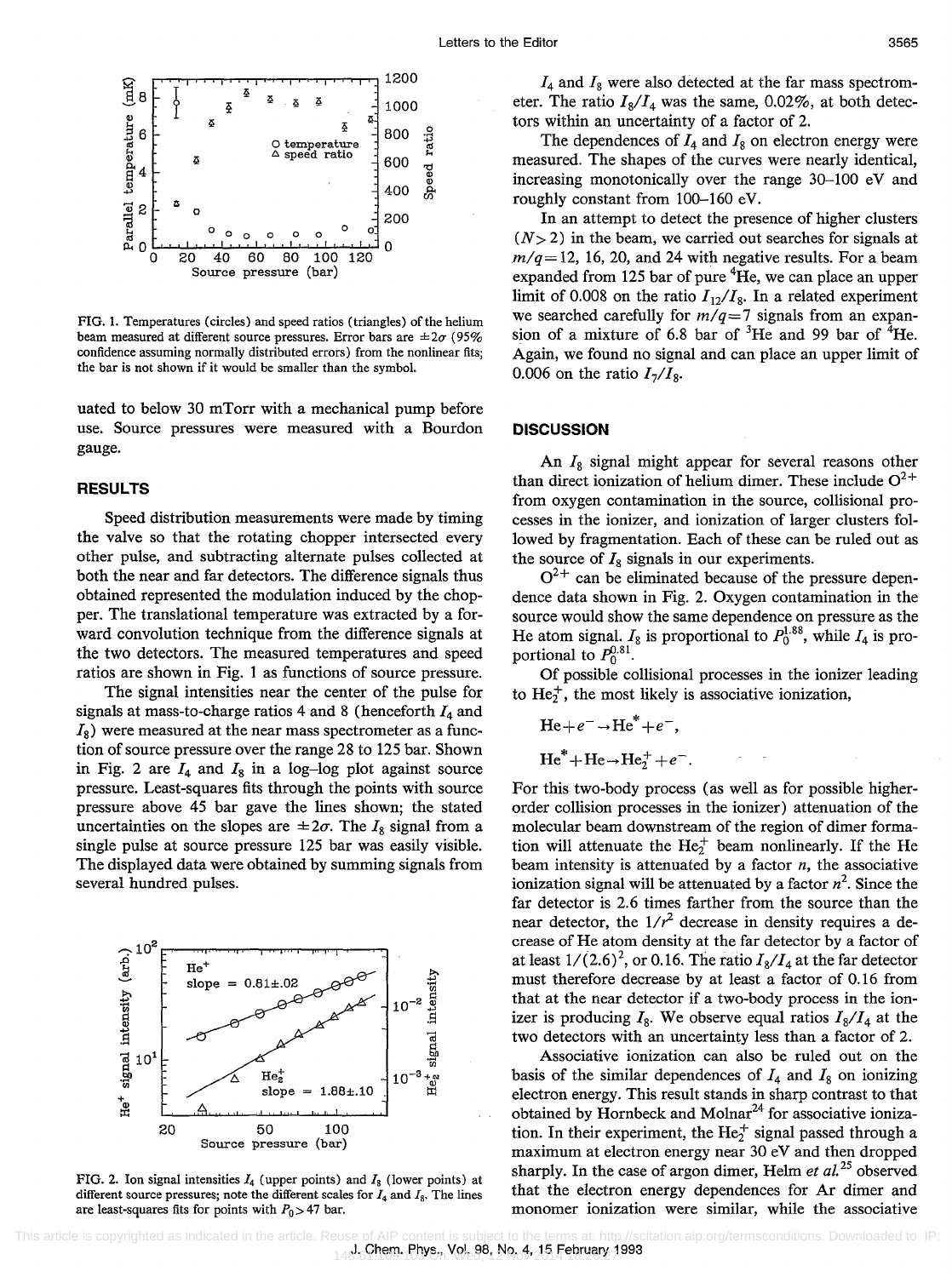ionization energy dependence showed a sharp maximum at relatively low electron kinetic energy.

Finally, we must consider the possibility that  $He<sub>2</sub><sup>+</sup>$  ions are produced by ionization and subsequent fragmentation of He clusters of three or more atoms. Here we rely most heavily on the source pressure dependence data shown in Fig. 2. The following arguments support the hypothesis that the  $I_8$  signal is due to ionization of the neutral helium dimer rather than a larger cluster:

(1) The reduced signal  $I_8/I_4$  at source pressures above 50 bar shows a linear dependence on source pressure.

(2) A linear dependence of the Teduced cluster density  $\rho_2/\rho_1$  is to be expected based upon definitive experiments with unambiguously size-selected Ar clusters, as well as theoretical modeling of the expansion dynamics.

(3) Previous observations<sup>17,18</sup> of He<sub>2</sub><sup>+</sup> in milder expansions from cryogenic sources, probably producing trimer, have shown a cubic pressure dependence (meaning the reduced signal is roughly quadratic).

( 4) The deviations which we observe from a linear dependence of  $I_8/I_4$  at source pressures below 50 bar are consistent with the measured beam temperature and a dimer binding energy of order 1 mK. .

(5) Attempts to observe any signals from higher clusters with  $N>2$ , or dimer signals at  $m/q=7$  from expansions of a  ${}^{3}$ He,  ${}^{4}$ He mixture yielded only negative results.

Under the nonequilibrium conditions of a molecular beam, one cannot, in general, demonstrate that the source pressure dependence of clusters of size  $N$  will have the form  $P_0^N$ . However, for monatomic gases, it is possible to use a model similar to the sudden-freeze model of the supersonic expansion<sup>26</sup> to show that a lower bound for the exponent  $\alpha$  in the pressure dependence expression  $\rho_N$  $\rho_1 \propto P_0^{\alpha}$  is  $N - 1$ . To make this estimate, we postulate that the concentrations of cluster and monomer are in equilibrium up to some terminating surface, beyond which the cluster mole fraction remains constant. In addition, we assume that the expansion is described by isentropic continuum hydrodynamics at least up to that surface. The expression for equilibrium constants of association reactions from statistical mechanics, together with the condition for the monomer density  $\rho/\rho_0 = (T/T_0)^{1/(\gamma - 1)}$  from continuum hydrodynamics then gives

$$
\rho_N/\rho_1 = \rho_0^{N-1} (h^2/2\pi mk_B T_0)^{(3/2)(N-1)} N^{3/2}
$$
  
\$\times \sum \exp(-E\_i/k\_B T).

Here  $\gamma$  is the heat capacity ratio (5/3),  $\rho_0$  is the He density in the source,  $m$  is the He atomic mass,  $E_i$  is the internal energy of cluster state *i*,  $k_B$  and *h* are the constants of Boltzmann and Planck, and the summation is over all internal states  $i$  of the cluster. If  $T$  (the temperature at the point where the dimer concentration freezes) is not a strong function of source density, then the ratio of cluster density to monomer density in the detector will be proportional to  $\rho_0^{N-1}$ . If *T* is a decreasing function of  $\rho_0$ , as expected, then the reduced cluster density will show a higher pressure dependence. We should note that the above equation is valid only for gases with  $\gamma = 5/3$ .

These theoretical arguments are supported by the elegant experimental work of Buck *et al.*, $^{27}$  who measured source pressure dependences of argon clusters of different sizes. Their work employed a scattering technique which allowed unambiguous assignment of cluster sizes independent of fragmentation in the detector. They observed that the ratio of argon cluster density to atom density was approximately proportional to  $P_0^{N-1}$  for N up to at least 4. These results agree with those of other experiments<sup>28</sup> in which care was taken to account for fragmentation of cluster ions.

With respect to point (3) above, van Deursen and Reuss<sup>17</sup> and Stephens and King<sup>18</sup> observed  $m/q=8$  signals in supersonic expansions of He from cryogenic sources. Those signals showed a  $P_0^3$  dependence on the source pressure. Van Deursen and Reuss concluded that their dimer ion signal was being produced by ionization of trimer followed by fragmentation, while Stephens and King were unable to establish the identity of the parent cluster.

With regard to point (4), we note that the linear pressure dependence of  $I_8/I_4$  is expected only for a "freezing" temperature" T independent of source pressure. In our experiment, the terminal translational temperature becomes constant only for source pressures greater than about 50 bar. At lower source pressure, where the final beam temperature rises above 1 mK,  $I_8$  falls significantly below the extrapolated quadratic dependence on  $P_0$ . This is consistent with a dimer binding energy of order 1 mK, in agreement with recent theoretical predictions.

Finally, we consider our unsuccessful searches for ion signals at higher  $m/q$  and for mixed <sup>3</sup>He/<sup>4</sup>He dimer ion. Since  $m/q = 12$  signals are easily seen in beams from cryogenic sources, $17,18$  their absence appears to be good evidence for the lack of contributions from trimers or larger clusters. The mixed species  ${}^{3}He^{4}He$  is not bound,<sup>4</sup> so an  $m/q=7$  ion could only arise from some other process such as ionization and fragmentation of a larger cluster. We were not able to detect any  $m/q=7$  ions.

#### **CONCLUSIONS**

We conclude that we have detected bound  ${}^{4}He_{2}$  experimentally for the first time, and that the binding energy of this species must be of order 1 mK, as predicted from empirical and theoretical estimates of the potential. This is by far the weakest "bond" yet discovered. Among the interesting consequences of the extremely weak interaction are (1) that the  ${}^{4}He_2$  species can exist in only one quantum state ( $v=0$ ,  $j=0$ ), and (2) that the wave function  $\psi(r)$ must be delocalized over an extremely large range of separations r. Further experiments to characterize the structure and dynamics of this unusual molecule are under way.

#### **ACKNOWLEDGMENTS**

Support from the National Science Foundation under Grant No. CHE-8705611 is gratefully acknowledged. We would also like to thank Professor James B. Anderson for